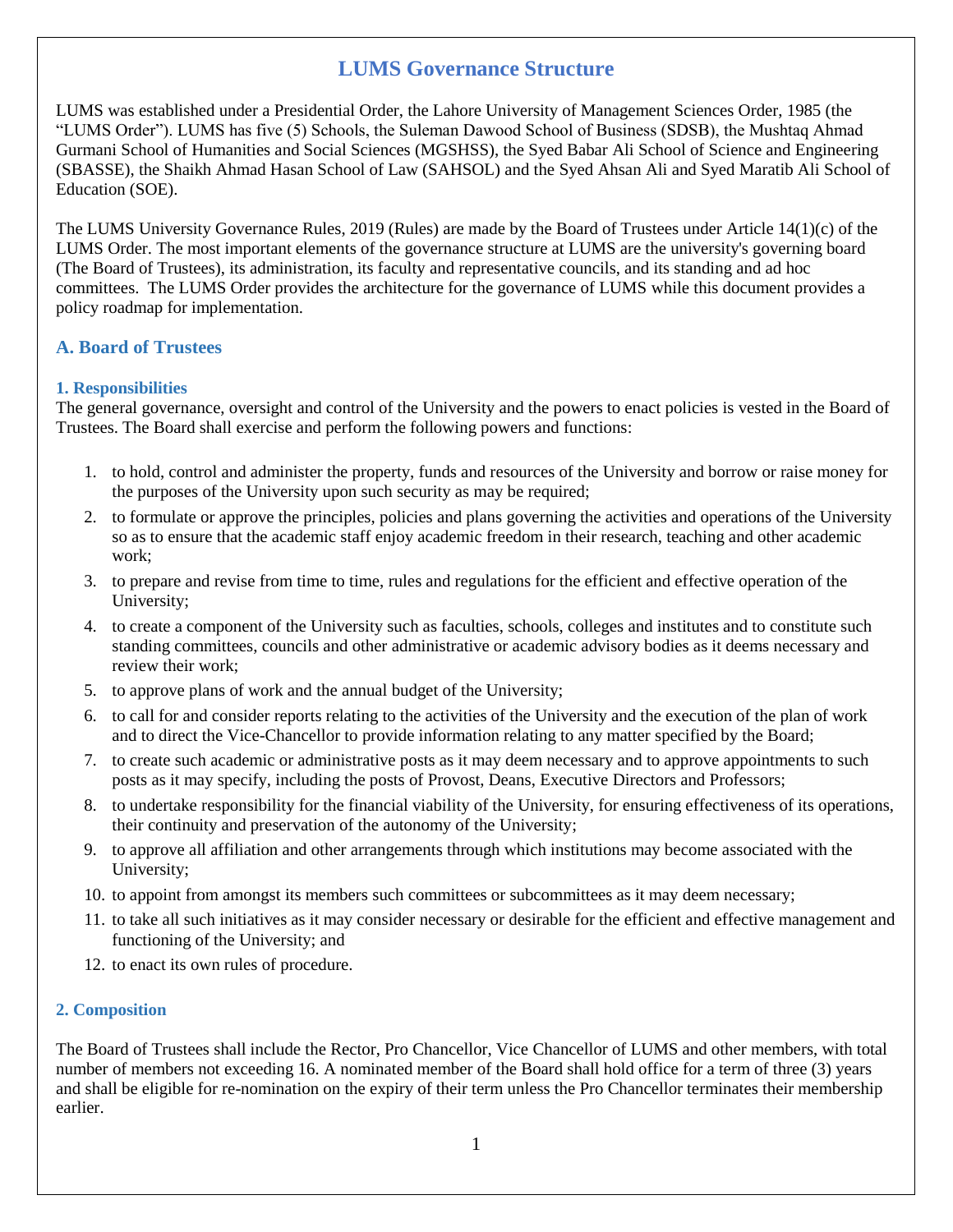#### **3. Meetings**

The Board shall meet at least twice a year. The Board has appointed four (4) committees including the Management Committee, the Finance Committee, the Human Resource Committee and the Internal Audit Committee.

### **B. Management Committee**

#### **1. Responsibilities**

The Management Committee is constituted by the Board of Trustees to represent and exercise the duties of the Board of Trustees between Board meetings on behalf of the Trustees. The role of the Management Committee is to (a) take responsibility for oversight and stewardship of Board matters and decisions of an urgent nature; (b) determine the agenda and reports required for the Board of Trustees; and (c) consider such other matters as the Pro Chancellor and Rector may refer to them.

#### **2. Composition**

The Management Committee may include as many as seven (7) members, all of whom are full members of the Board of Trustees. The Management Committee is comprised of the following members:

- 1. Rector of LUMS;
- 2. Vice Chancellor of LUMS; and
- 3. Five (5) other full members of the Board of Trustees.

#### **3. Meetings**

Meetings of the Management Committee are called by the Rector and are held at least once every three (3) months. The office of the Vice Chancellor serves as the Secretariat of the Management Committee and ensures timely dissemination of the meeting agenda and supporting documents.

### **C. Administration**

As the Chief Academic and Administrative Officer, the Vice Chancellor shall be the Chief Executive Officer of the University. The Vice Chancellor is responsible for the implementation of the decisions of the Board and for the execution of the programs of the University in accordance with the guidelines and policies formulated by the Board. The Vice Chancellor's office is supported by the Provost (the Principal Academic Officer) and senior officers who hold strategic positions indicated in the Organizational Chart. The Provost reports to the Vice Chancellor and is responsible for the planning, development, implementation, assessment, and enhancement of all academic programs, policies and supporting infrastructure. To coordinate the academic mission of the university, the Provost's office is supported by the Deans of the Schools, the Dean of Students and other senior officers of the university indicated in the Organizational Chart.

## **D. The Vice Chancellor's Council**

The Vice Chancellor's Council is the Vice Chancellor's decanal team, which advises on all policies referred to it by the Vice Chancellor. The composition of the decanal team typically includes the Provost and all of the Deans. The Vice Chancellor may add senior managers or invite other members periodically. The Vice Chancellor's Council meets with HR, Finance and other relevant senior managers present at least once a month.

## **E. The Provost's Council**

The Provost's Council is the Provost's decanal team, which advises on all policies referred to it by the Provost. The composition of the decanal team typically includes all of the Deans. The Provost may add other members periodically such as Directors of Centers and Institutes and the Registrar.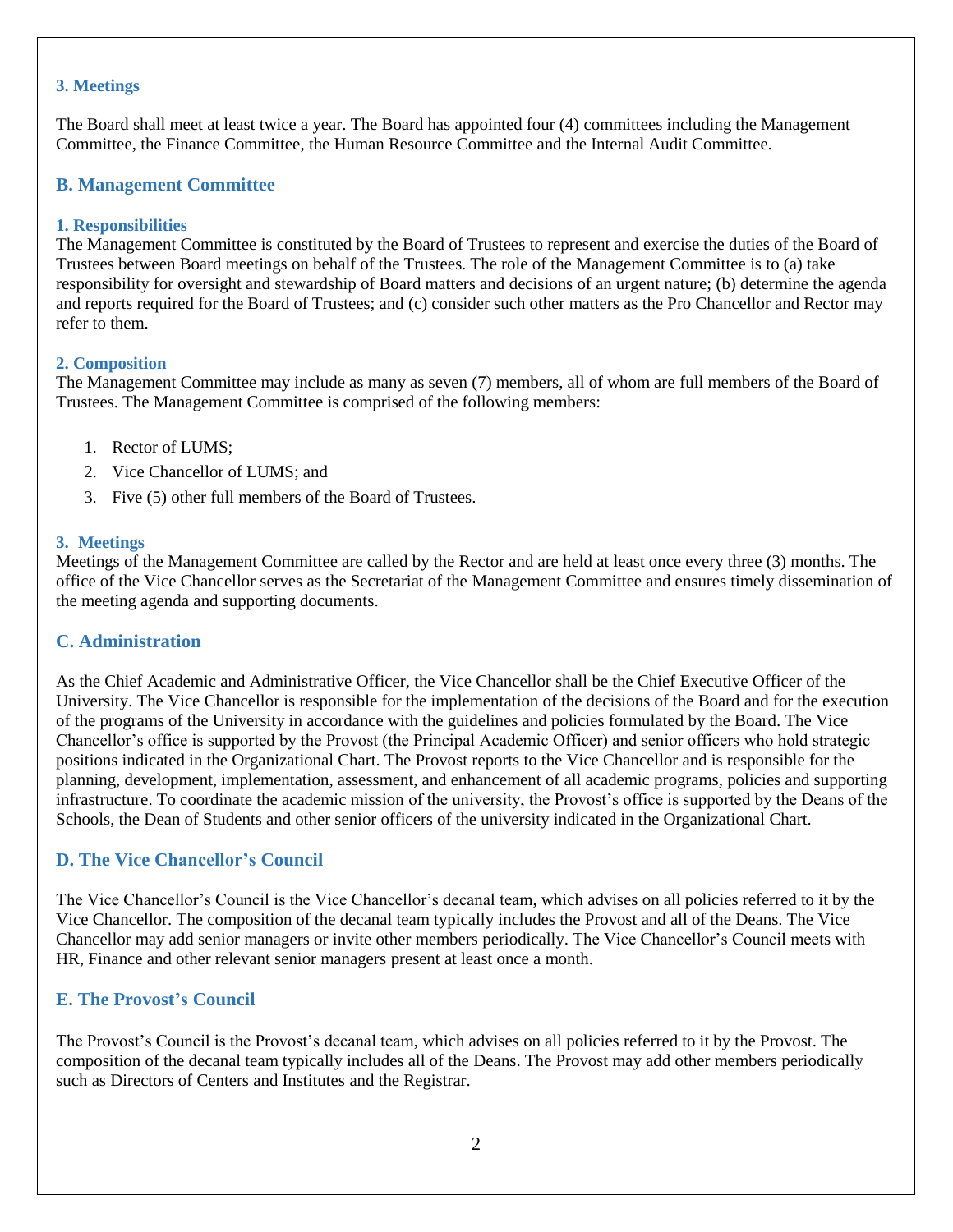## **F. University Council**

The responsibility and authority for the operation of the University is vested in the Vice Chancellor. The effectiveness of the Vice Chancellor's leadership rests upon knowledge of the needs and concerns of the University community, an ability to make prudent and wise decisions within a range of feasible options, and an ability to elicit the confidence and support of various constituencies of the University in implementing these decisions. The Vice Chancellor is advised on University policy matters not only by dedicated administrative staff, but also by a broadly representative University Council.

#### **1. Responsibilities**

The University Council is a representative and consultative body of faculty and students and is primarily responsible for academic policy decisions affecting the operation of the University. The University Council serves as an advisory body to the Vice Chancellor in co-determining general plans and goals for the University. Given its role as an advisory body, the Vice Chancellor is not bound by the advice of the University Council as he/she is responsible to protect the larger interest of the University. The deliberation of the University Council shall be aided by appropriate knowledge of financial constraints, budget distribution, admissions policy, and other relevant information. The minutes of the University Council will be available to the university community at large except for items that require confidentiality or raise privacy concerns.

### **2. Composition**

The University Council is comprised of the following members:

- 1. The Vice Chancellor of the University, who is the presiding officer of the University Council
- 2. The Provost
- 3. The Deans of each School
- 4. The Dean of Student Affairs
- 5. The Registrar
- 6. A senior officer from the Vice Chancellors administrative team
- 7. Eleven (11) faculty members who shall be elected by the faculty: two each from SDSB, MGSHSS and SBASSE; one each from SAHSOL and SOE, and three at large such that no two belong to the same school. After a transitional period of two years, the University Council will review the composition of elected members with the aim of achieving inter-se parity among Schools.
- 8. Three student representatives including the President of the Student Council, an undergraduate student representative from the Student Council, and a graduate representative of the Student Council.

#### **3. Steering Committee**

The Steering Committee of the University Council is chaired by the Vice Chancellor and consists of the Provost, a nominee of the Vice Chancellor from amongst the Deans, two faculty members decided mutually from amongst the eleven members elected by the faculty and one student decided mutually from among the three student representatives. The Steering Committee sets the agenda for the University Council.

#### **4. Meetings**

The meetings of the University Council shall be called by the Vice Chancellor and shall be held at least twice a semester. The Agenda for the meetings will be circulated a minimum of seven (7) days in advance by the Office of the Vice Chancellor, along with accompanying papers summarizing the agenda items. Each year, the Vice Chancellor will convene at least two meetings of the University Council in plenary session, where all full-time faculty and staff are invited to attend: (i) in the Fall semester to make a "State of the University" address; and (ii) in either semester to approve the candidates for graduation. The Vice Chancellor or the Steering Committee may call additional meetings of the University Council in plenary session to serve as sounding boards on important, transcendent issues affecting the university.

The University Council shall constitute four (4) Standing Committees to be chaired by University Council members. The Chair of each Committee is responsible to ensure that committees are of a reasonable size so that the majority of members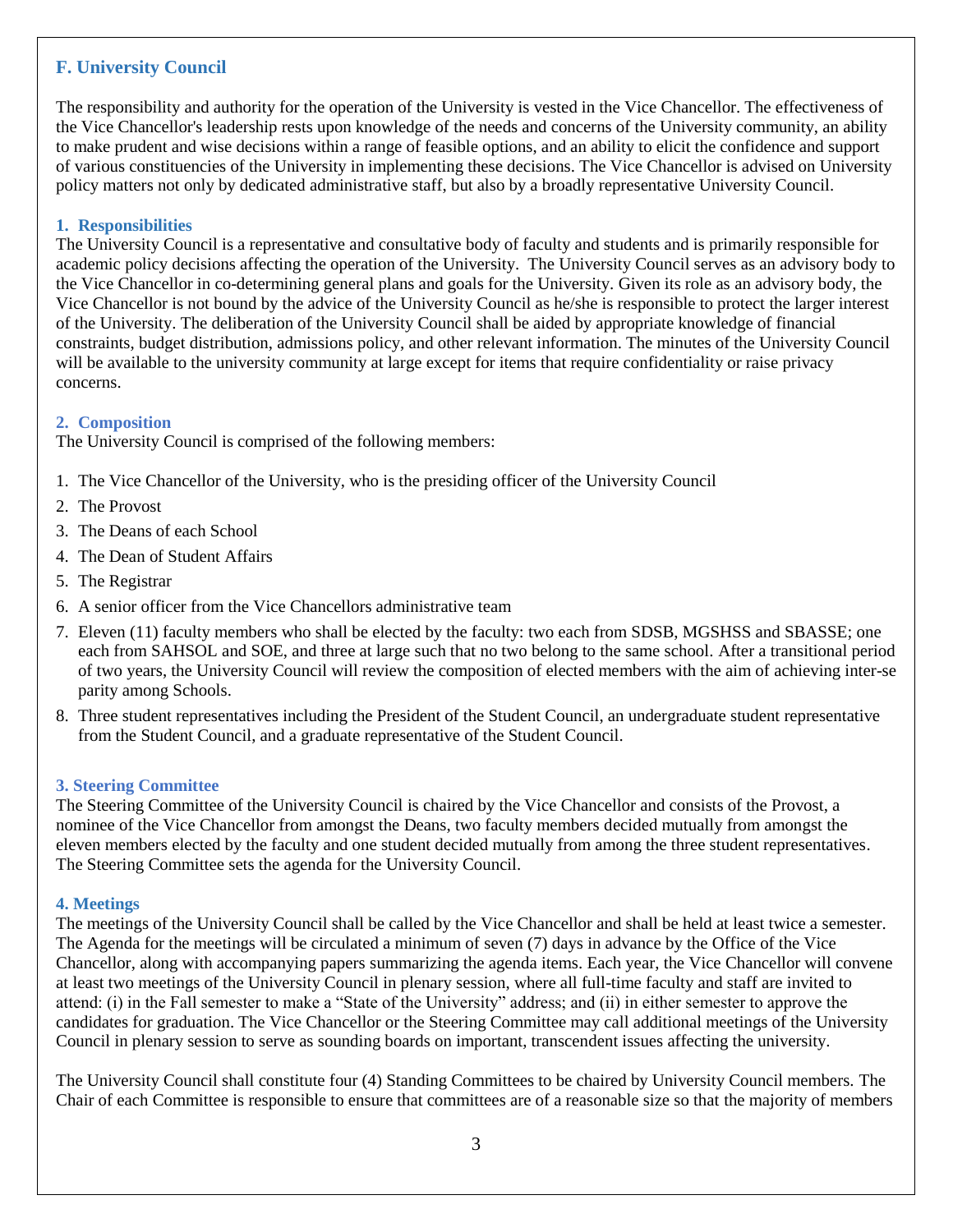attend each meeting; approved minutes are circulated in a timely manner and uploaded on the Internal University Portal, and overall strive to function efficiently and effectively.

The following standing committees shall assist and report to the Council as needed: (i) the Elections Committee; (ii) the Policy Committee; (iii) the Appeals and Grievances Committee; and (iv) the Committee on University Standing Committees. The Elections Committee shall arrange and administer elections pertaining to the University Council. The Policy Committee shall organize, maintain, research, and otherwise assist in policy discussions of the University Council as needed. The Appeals and Grievances Committee shall investigate cases of abuse of process referred to it by a member of the LUMS community. The Committee on Standing Committees shall solicit faculty preferences for serving on University Standing Committees, ensure balanced representation across the Schools, and prepare the University Council's recommendations to the Vice Chancellor.

## **G. School Council**

In each School of the University, the School Council serves as a representative and consultative committee of faculty, students and staff, providing advice in the determination of goals and general plans for the School to the Dean. Given its role as an advisory body, the Dean is not bound by the advice of the School Council as he/she is responsible to protect the larger interest of the School. The School Council provides a forum to faculty and students to participate in school governance through its elected representatives.

### **1. Responsibilities of the School Council**

The School Council advises the Dean on a wide range of policies pertaining primarily to academic matters, including proposals for establishing new degree and certificate programs, establishing or modifying graduation requirements, and changes in curriculum, degree and other such requirements.

### **2. Composition of the School Council**

The School Council is comprised of the following members:

- 1. The Dean of the School, who is the presiding officer of the Council
- 2. Each School has flexibility in setting up its School Council subject to the following:
	- a) that members of the University Council from each School shall also serve on the School Council
	- b) that the number of elected members including those represented in the University Council is equal to the number of nominated members by the Dean (department chairs, directors of centers, conveners of committees, and senior members of staff, etc.)
- 3. In cases where the number of members nominated to the School Council by the Dean is greater than the number of faculty members elected to the University Council from that School, the School shall arrange an internal election for faculty members to join the School Council such that the above provisos are satisfied.

### **3. Elections**

Elections for the University Council shall precede the election of the School Councils. Elections are for terms of two academic years, except for the very first election of the University and School Councils. In the first election, half the seats of the relevant Council shall serve for one-year terms (rounded down in case of an odd number of seats). For subsequent years, all elected members shall serve for two-year terms. In this way, nearly half of the elected seats of the relevant Council shall be open for elections each year. All Councils shall therefore have staggered elections.

### **4. Steering Committee**

Each School Council shall have a Steering Committee. The Steering Committee of the School Council is chaired by the Dean and consists of a nominee of the Dean, two faculty members decided mutually from amongst the elected faculty, provided that one such member must also be a member of the University Council, and one student. The steering committee sets the agenda for the School Council.